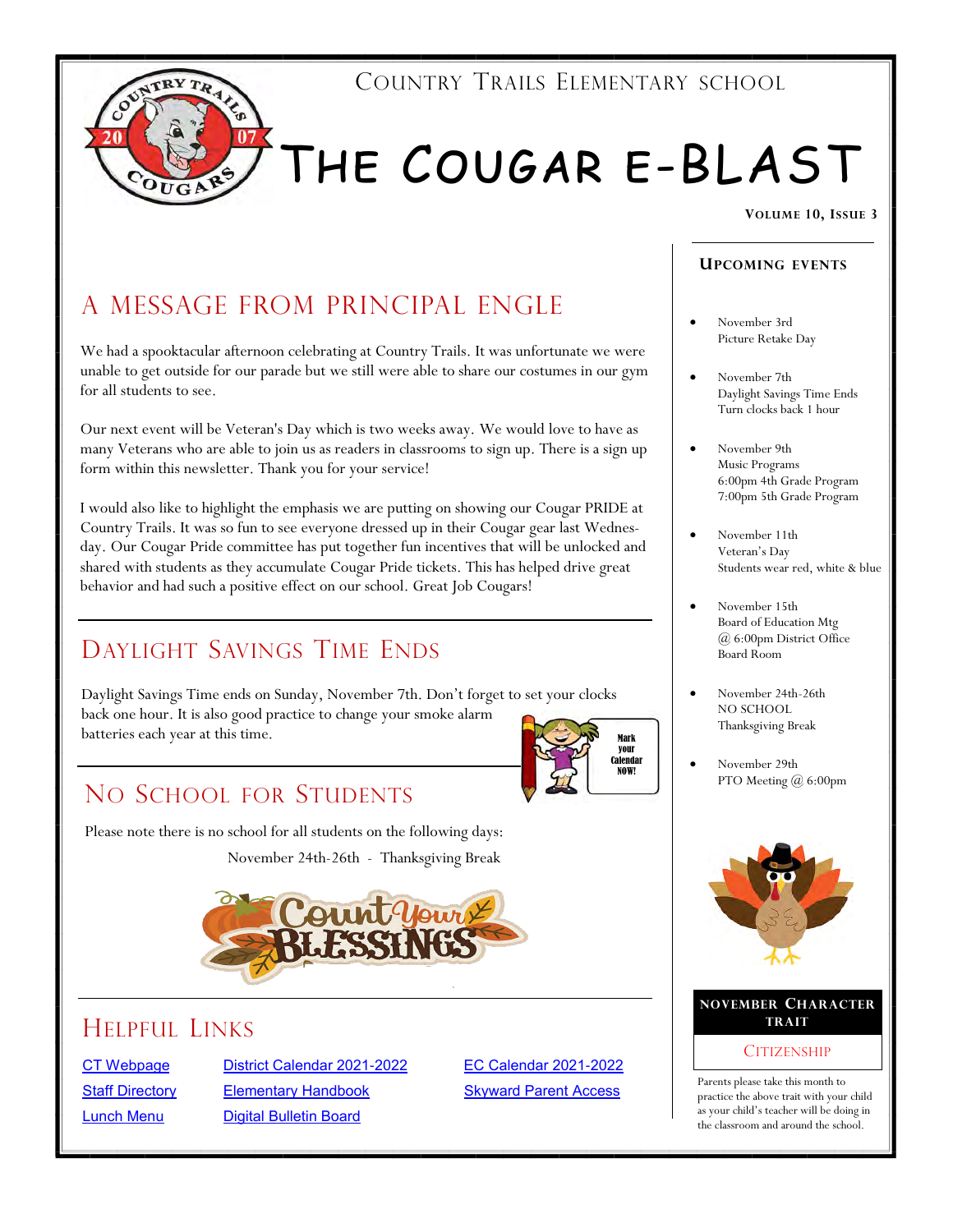#### COUNTRY TRAILS ELEMENTARY SCHOOL Email: graydon.engle@central301.net

Phone: (847)717-8000

#### **PARENTSQUARE**

This year the District began implementing ParentSquare as our mass communication tool. This system allows the District to send communication to our families and staff via email, text, phone call, and mobile app. Users are able to set preferences for how and when they receive these communications and messages can be translated automatically.

If you are not receiving communications from ParentSquare, please log into ParentSquare to verify we have your correct email and phone number on file. If not, contact the school office so we can update your information in Skyward. Depending on your email provider, some emails may go to spam. If you have previously unsubscribed from ParentSquare emails by clicking "unsubscribe" in an email, you will need to work with your email provider to whitelist our emails.

For more information about ParentSquare, please visit the ParentSquare page on the District website at [central301.net/](https://central301.net/parentsquare/) [parentsquare.](https://central301.net/parentsquare/)

Please note teachers and staff may also reach out via email and/or phone call.

#### PICTURE RETAKE DAY

Picture Retake Day is Wednesday, November 3rd. All new students and students that were absent will be photographed along with any students whose parents are requesting a retake. Picture packages that were ordered have been sent home with the students. If your student was photographed on picture day and you did not order a picture package you should have received a proof from Inter-State Studios informing you it's not too late to order.

Please let your child's teacher know if your student will need their picture taken on retake day. If you received a package of pictures and are requesting a retake you must return the package of pictures you are unhappy with.

Order online at [inter-state.com/order](https://inter-state.com/order) and use order code: **60744XA**.

#### VETERAN'S DAY

We can never fully repay our debt of gratitude to the more than 650,000 American service members who died in battle or the 1.4 million who were wounded. We can, however, recognize and thank the 25 million veterans still living today.



In honor of Veteran's Day we are asking Veterans to come read a story or speak to a class at Country Trails. They are invited for refreshments at 8:45 on November 11th and then will visit one or more classrooms. Students will also be completing activities at school in honor of our Veterans.

If you have a Veteran in your family who would like to visit a classroom please fill out this RSVP for Veterans Day 2021.

Thank you for your support, The CT Veteran's Day Committee

#### LOST AND FOUND ITEMS

Our lost and found bins were overflowing with items. These items have been set out on tables in the hallway by the office for students to claim any of their lost items. Please check with your student to make sure they have checked the tables for any of their lost items. It is also helpful to write your child's name on their things so if they are found they can be returned.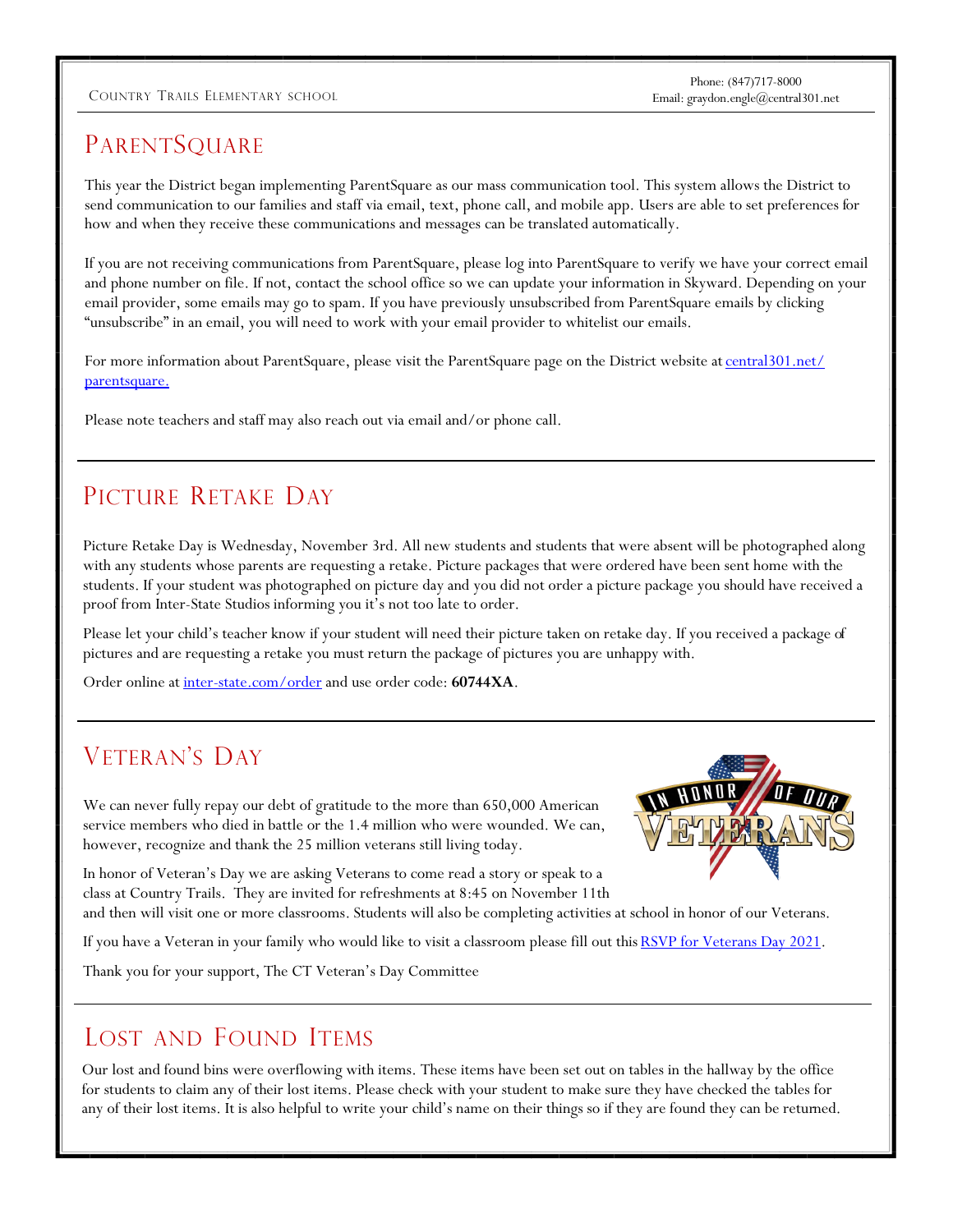COUNTRY TRAILS ELEMENTARY SCHOOL Email: graydon.engle@central301.net

Phone: (847)717-8000

#### FROM THE HEALTH OFFICE

#### **Health Office Reminders**



.

**\*WHEN TO KEEP YOUR CHILD HOME** - If a student has any COVID symptoms, he or she may not attend school. In order to return to school, a *negative COVID test conducted within 48 hours of symptom onset must be submitted or a 10-day exclusion will be required. Please note that your student may not return to school until you have received confirmation from a D301 school nurse. If your child has siblings, they may remain in school if they are asymptomatic as long as proof of testing of the symptomatic student is provided within 24 hours of symptom onset.*

Students must be fever free for 24 hours without fever-reducing medication prior to returning to school. Students must be vomit and diarrhea free for 48 hours prior to returning to school.

If a student has had exposure to someone who has tested positive for COVID, please call the office for guidance and keep the student home.

**\*MEDICATIONS AT SCHOOL** - Please remember that students may not take medications of any kind at school without the District 301 Med A form on file. Other district's medication forms or those created by individual physician offices do not meet this requirement. Medication at school includes both prescription and over the counter medications (including cough drops.) These forms must be completed annually or as prescriptions change. **Students may not transport medications to and from school. Please bring these in directly to the school office during school hours.** When bringing medication to school it must be in the original container labeled with the student's name, dosing information, and expiration date. When students attend field trips, only emergency medications are sent with the teacher unless parents have made other arrangements.

*Medications for asthma and/or Epipens have different rules and require different paperwork. Please contact the school office for more information.*

Med A forms, Asthma packets, and Allergy packets can be obtained from the health office at school and are downloadable from the district website on the **Health Services** page.

**\*HEALTH INFORMATION** - Please keep the health office updated with any changes regarding your child's health throughout the school year.

Students who come to school with mobility devices (such as crutches, walking boot/shoe, wheelchair, splints or casts) for an acute episode need to submit a note from the doctor that states the activity restriction that warrants the use of the device at the school, including the time frame for the restriction.

#### **Have a healthy day!**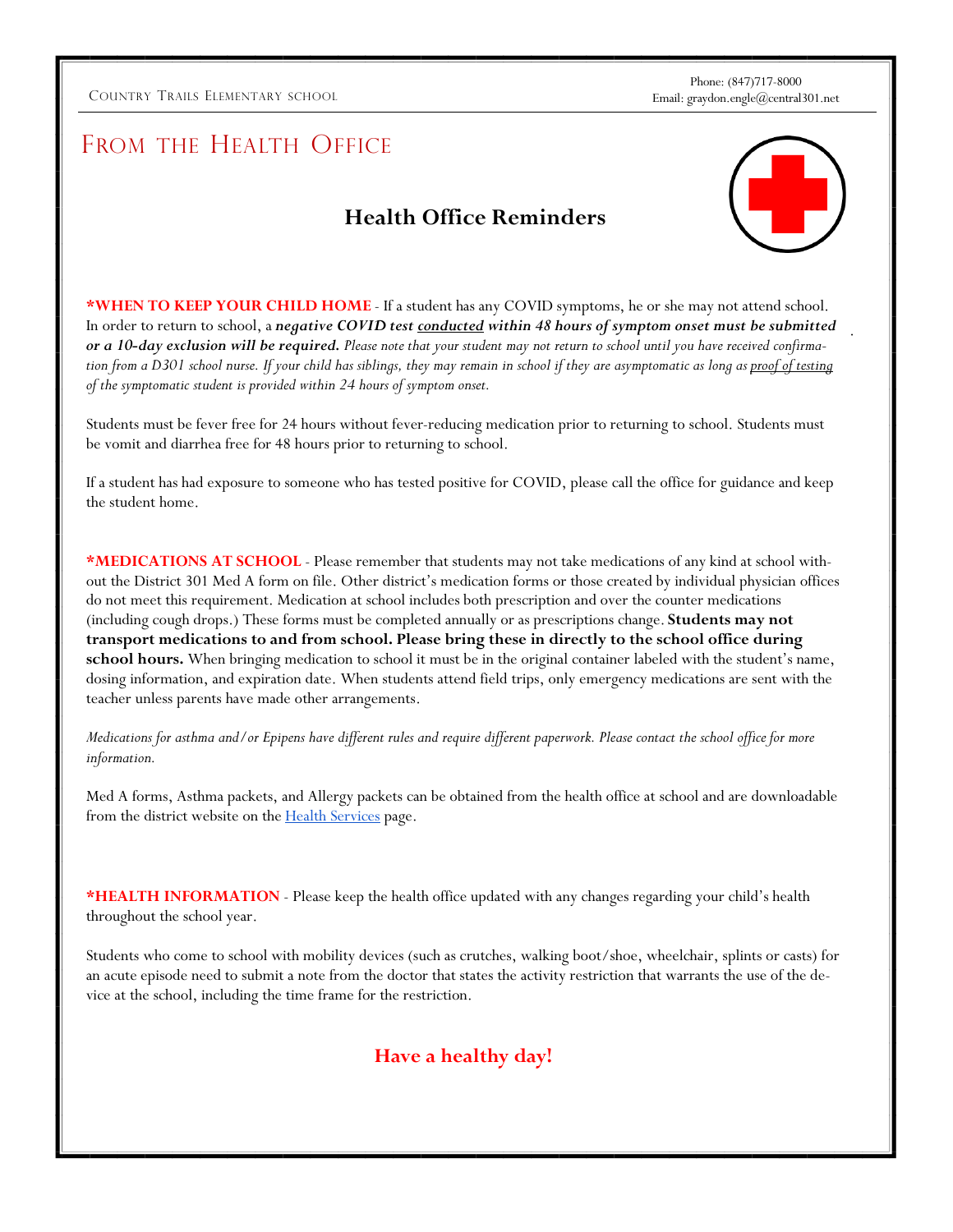#### COUNTRY TRAILS ELEMENTARY SCHOOL Email: graydon.engle@central301.net

Phone: (847)717-8000

#### SHOW YOUR SCHOOL SPIRIT

Every Friday at Country Trails is school spirit day. Show your Cougar pride by wearing spirit wear or by wearing red, black, or gray.

### NOTES TO SCHOOL

Communication is extremely important when there is a change in your child's normal after-school routine. We ask that you inform your child of changes in transportation or after-school plans before he or she leaves for school. A note should be sent on the morning of the change to your child's teacher as well. When sending a note to school regarding your child, please be sure to include the **child's first and last name, parent's first and last name, the date, as well as the teacher's name**.

You may also notify the teacher by email. Please include [Mrs. Hughes](mailto:theresa.hughes@central301.net) and [Mrs. Schramer](mailto:teri.schramer@central301.net) on the email, as well. If you don't receive a reply back to your email, please call the office to make sure the email was received.

If a notice is not received, your child will continue with their regular transportation routine.

While it is best if you can plan ahead, we realize there are times when your child's routine has to change and you were not able to send a note. If this is the case, please call the school office at 847-717-8000 a minimum of 30 minutes before the dismissal time to allow the office enough time to deliver the message to your child & their teacher.

Thank you for your help.





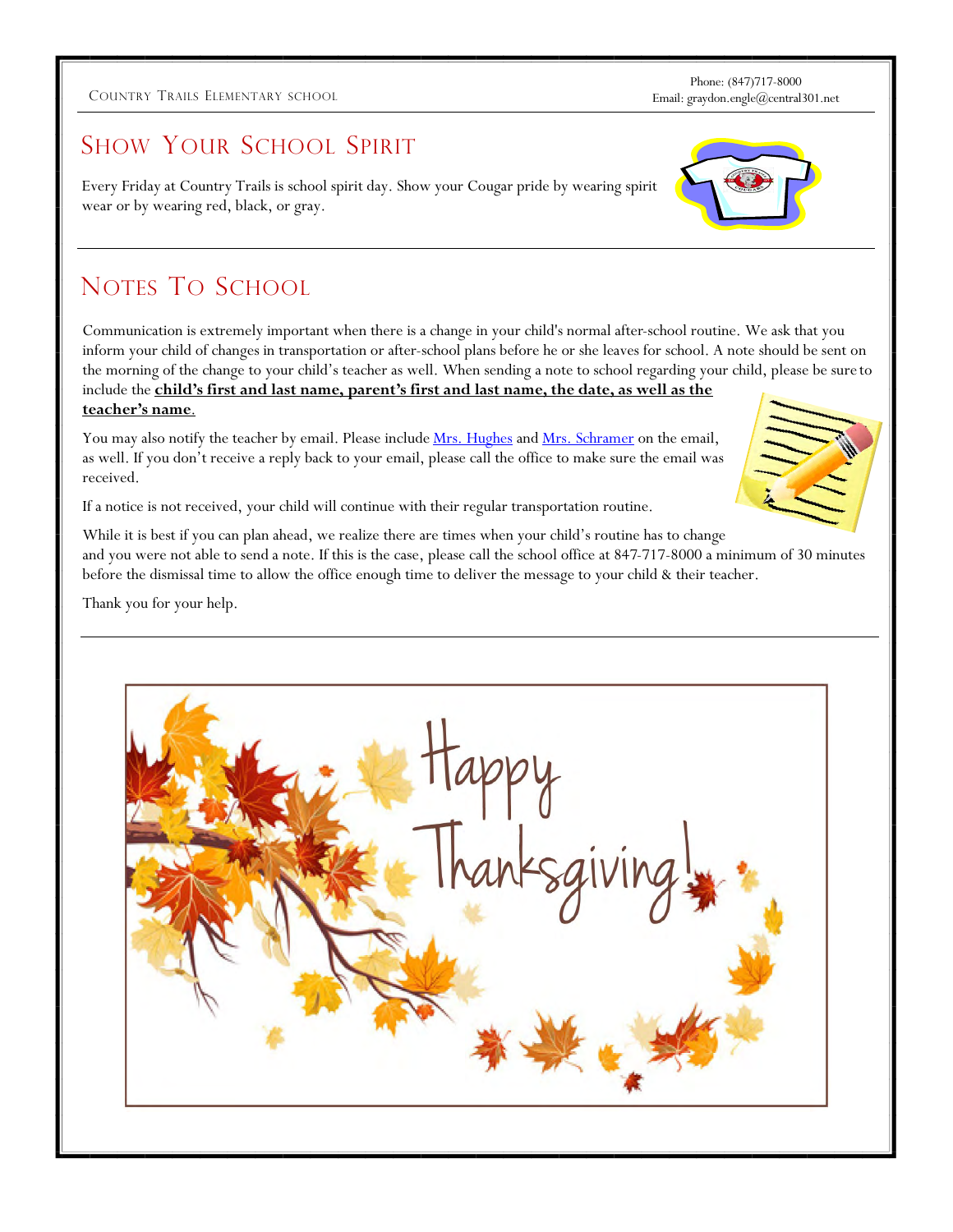#### COUNTRY TRAILS

Phone: (847)717 -8000 Email: graydon.engle@central301.net

Good Times At Country Trails













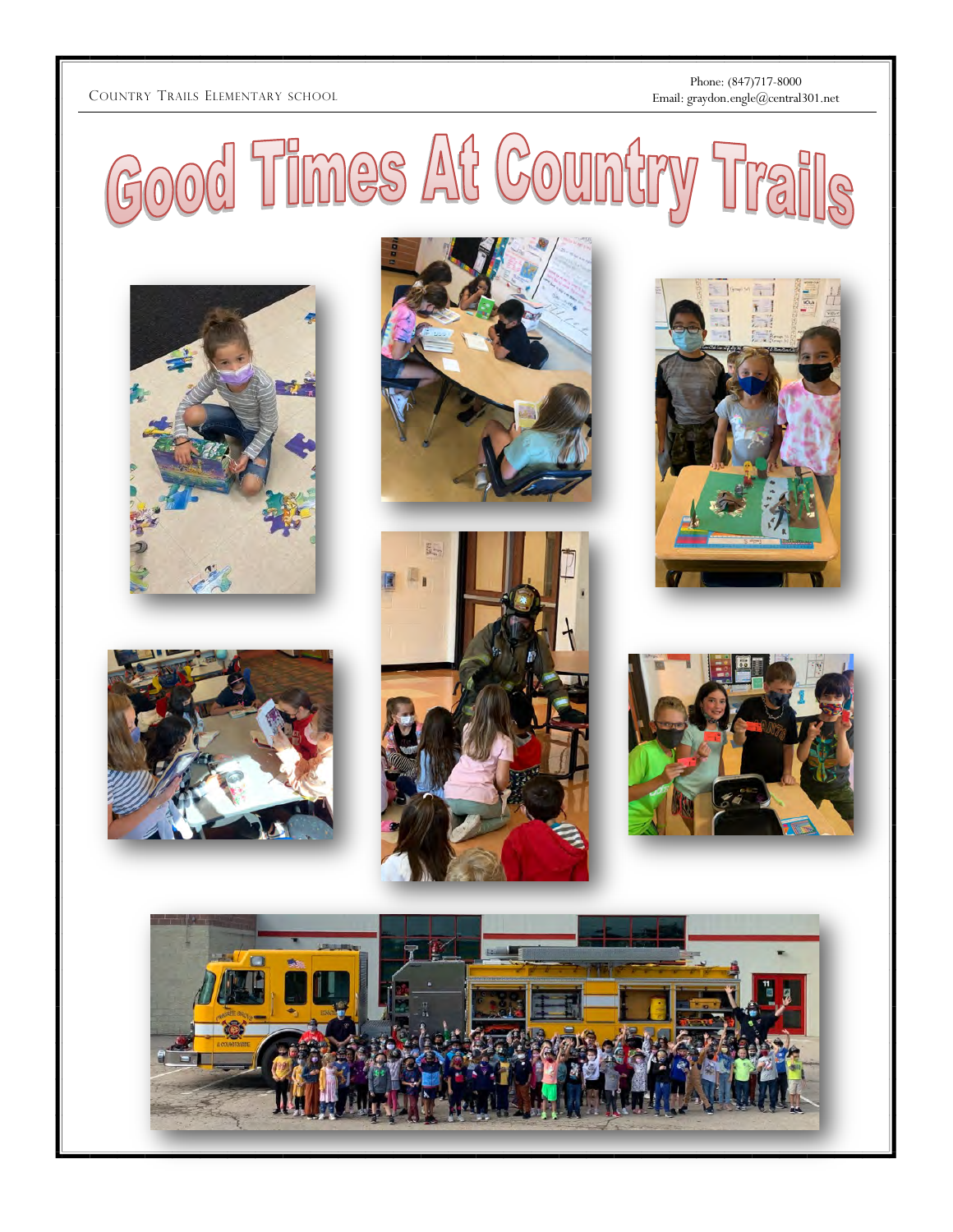

**Dear 4th grade parents:**

**The student performance of our music program is Tuesday, November 9th, at 6:00 pm. Students should meet their teachers in the cafeteria at 5:45. Students should wear clothes that are dressy yet comfortable for a**

**performance. If any student is unable to attend, please send an email to let me know in case I need to replace them on their part.**

**The concert will be professionally video-taped and DVDs may be purchased for \$10 each. Orders, with payment, must be received by the night of the program as DVDs will be produced right away. Late orders cannot be accepted. The order form is below. Thanks for your help and support and I'm looking forward to seeing everyone at the program!**

**Sincerely,**

**Amie Roeder K-5 Music Educator amie.roeder@central301.net**

#### **DVD Orders**

Country Trails Elementary School Fourth Grade Program - Nov 9, 2021

Child's name\_\_\_\_\_\_\_\_\_\_\_\_\_\_\_\_\_\_\_\_\_\_\_\_\_\_\_\_\_\_\_\_\_

Teacher/Class \_\_\_\_\_\_\_\_\_\_\_\_\_\_\_\_\_\_\_\_\_

I would like \_\_\_\_\_DVDs @ \$10.00 each.

I have included \$ cash/check.

Checks should be made payable to Marilyn Becker. Orders due Nov. 9th.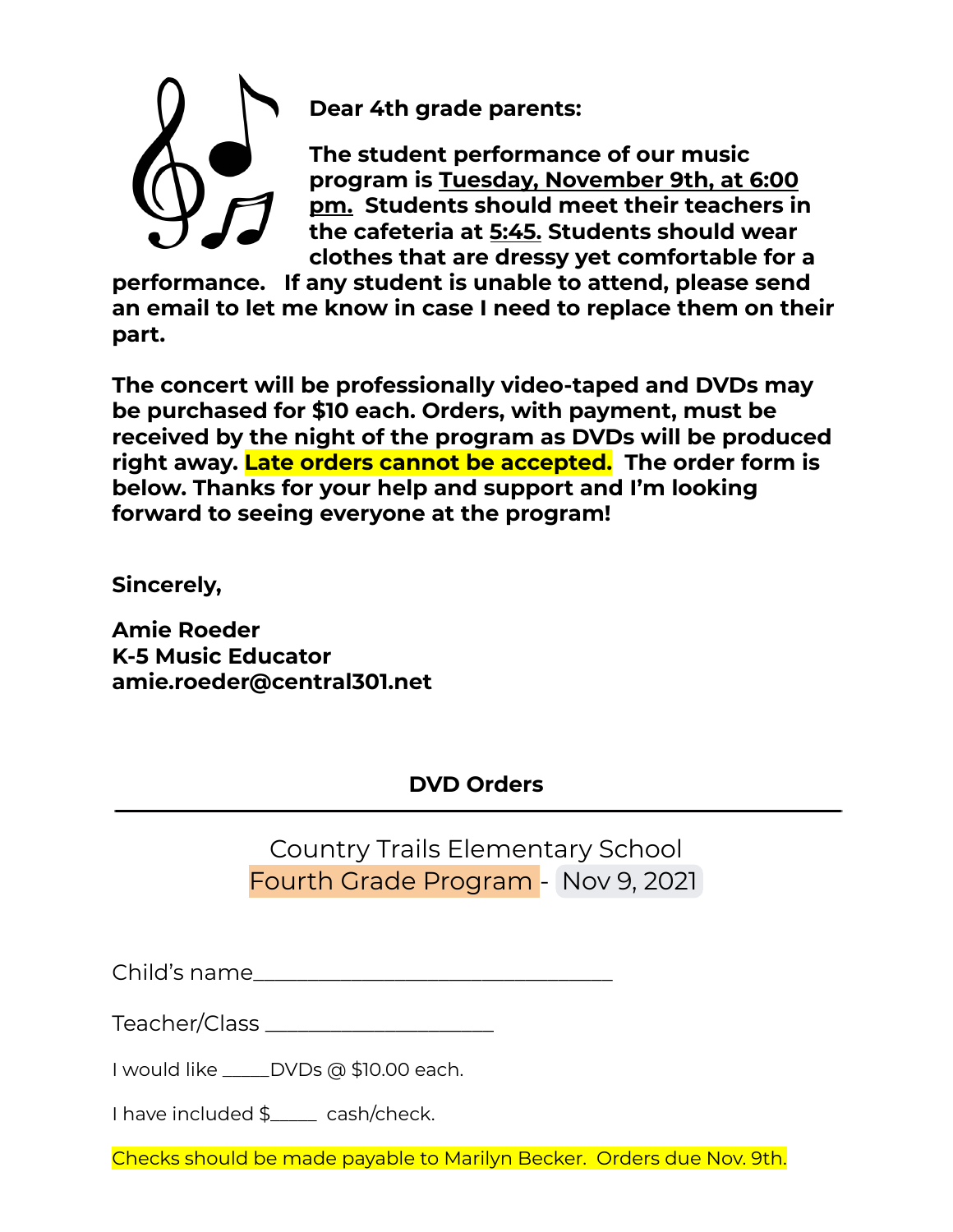

**Dear 5th grade parents:**

**The student performance of our music program is Tuesday, November 9th, at 7:00 pm. Students should meet their teachers in the cafeteria at 6:45. Students should wear clothes that are**

**dressy yet comfortable for a performance. If any student is unable to attend, please send an email to let me know in case I need to replace them on their part.**

**The concert will be professionally video-taped and DVDs may be purchased for \$10 each. Orders, with payment, must be received by the night of the program as DVDs will be produced right away. Late orders cannot be accepted. The order form is below. Thanks for your help and support and I'm looking forward to seeing everyone at the program!**

**Sincerely,**

**Amie Roeder K-5 Music Educator**

#### **DVD Order Form**

Country Trails Elementary School Fifth Grade Program - Nov 9, 2021

Child's name\_\_\_\_\_\_\_\_\_\_\_\_\_\_\_\_\_\_\_\_\_\_\_\_\_\_\_\_\_\_\_\_\_

Teacher/Class \_\_\_\_\_\_\_\_\_\_\_\_\_\_\_\_\_\_\_\_\_

I would like \_\_\_\_\_DVDs @ \$10.00 each.

I have included \$ cash/check.

Checks should be made payable to Marilyn Becker. Orders due Nov. 9th.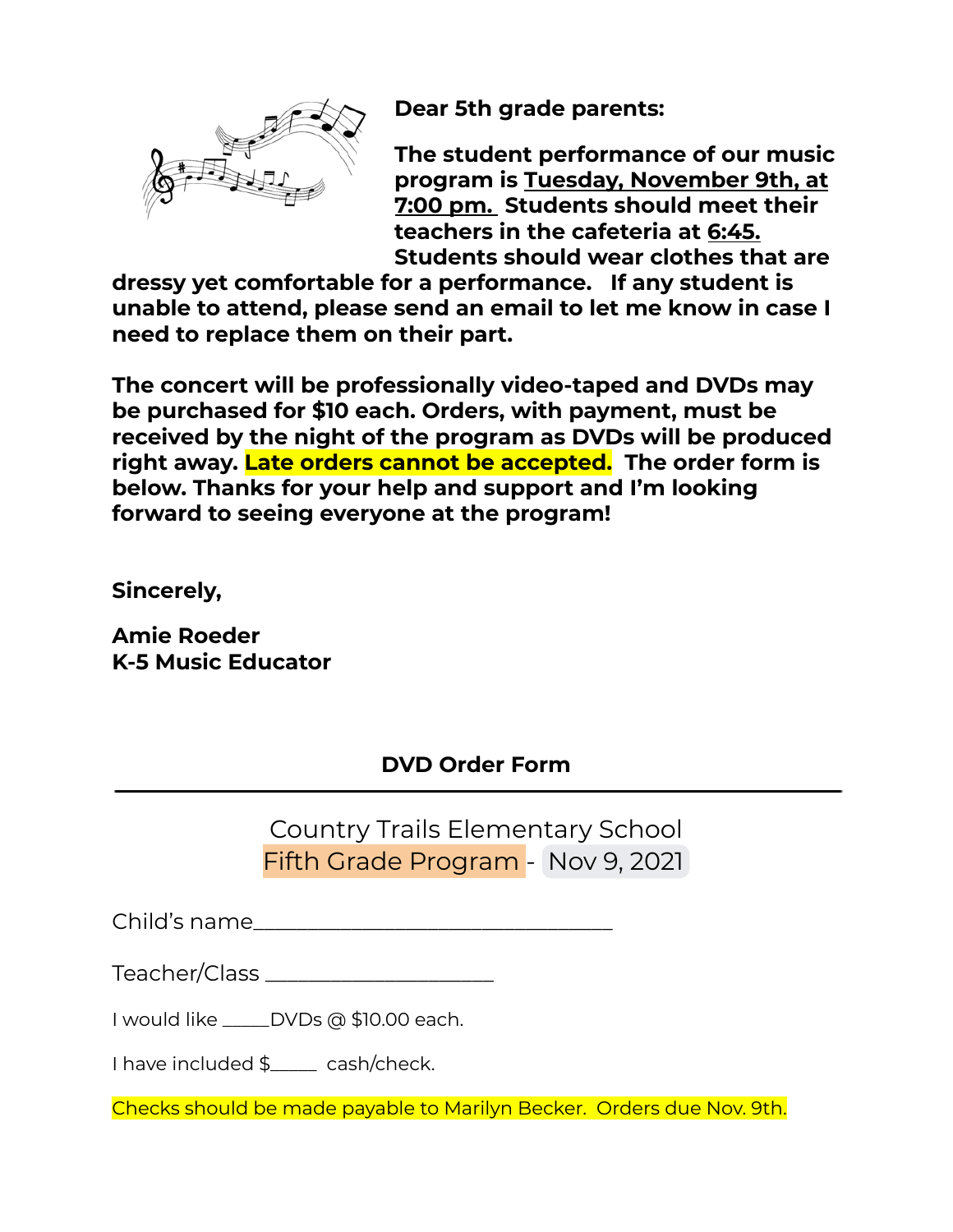

## **2021 - 2022 Country Trails Yearbooks are on sale NOW! \$18**

# **ORDER ONLINE AT [Jostens](http://jostensyearbooks.com/?REF=A01119256)**

**Order Today! Price increases to \$20 in January!**

**We will not have extras for sale in the Spring.**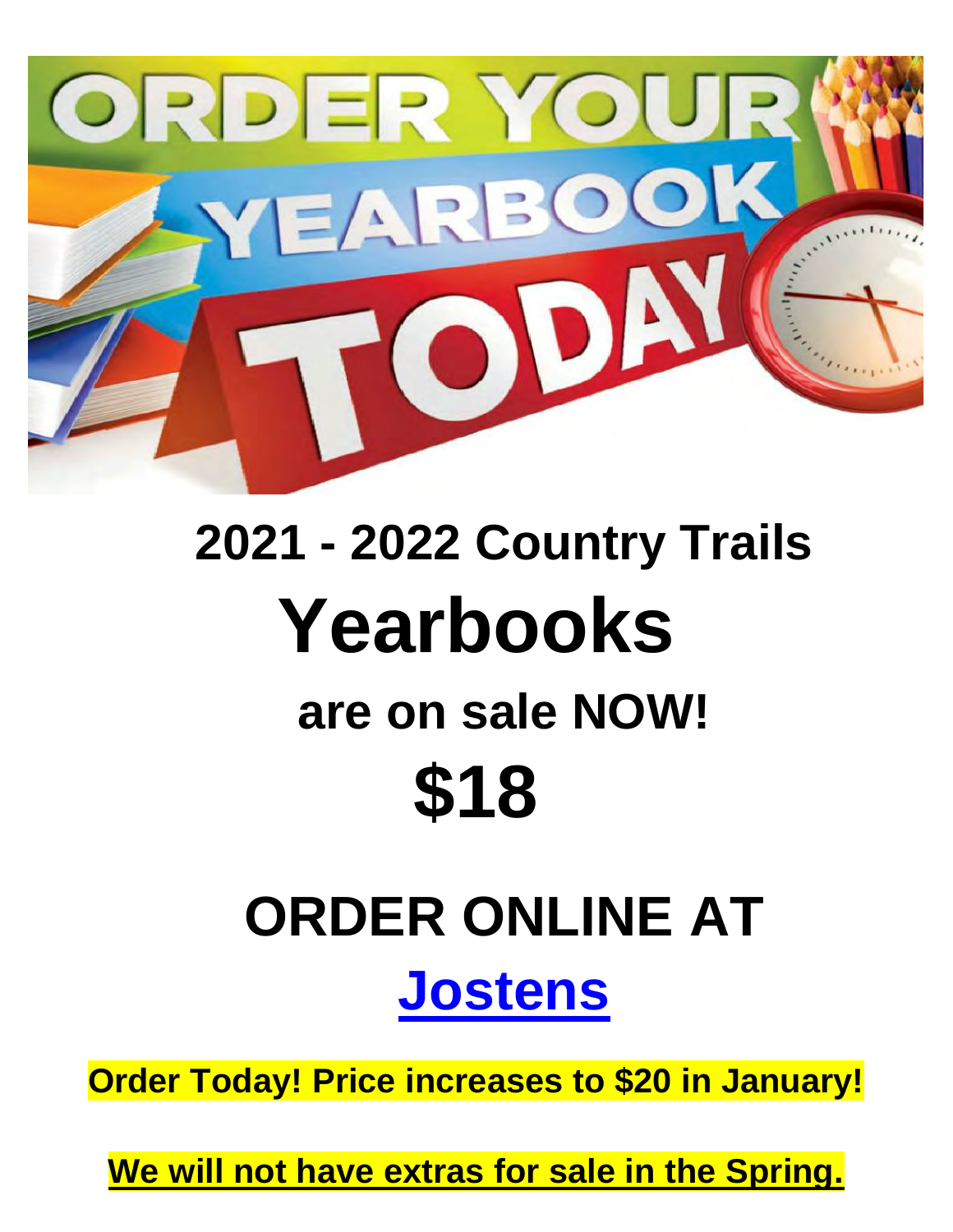# **Spirit Night**

## **Country Trails Elementary Nov. 16th 2021 ~ 5pm-8pm**



**Place any type of mobile order on the CFA One App, & put "Spirit Night" in the mobile comments! A percentage of mobile proceeds will be donated accordingly.** 



1110 S Randall Rd, Elgin, IL 60123 www.cfaelgin.com www.facebook.com/cfaelgin

Offer only valid at Chick-fil-A Elgin. OFfer only valid for mobile orders. Third party delivery orders do not apply.